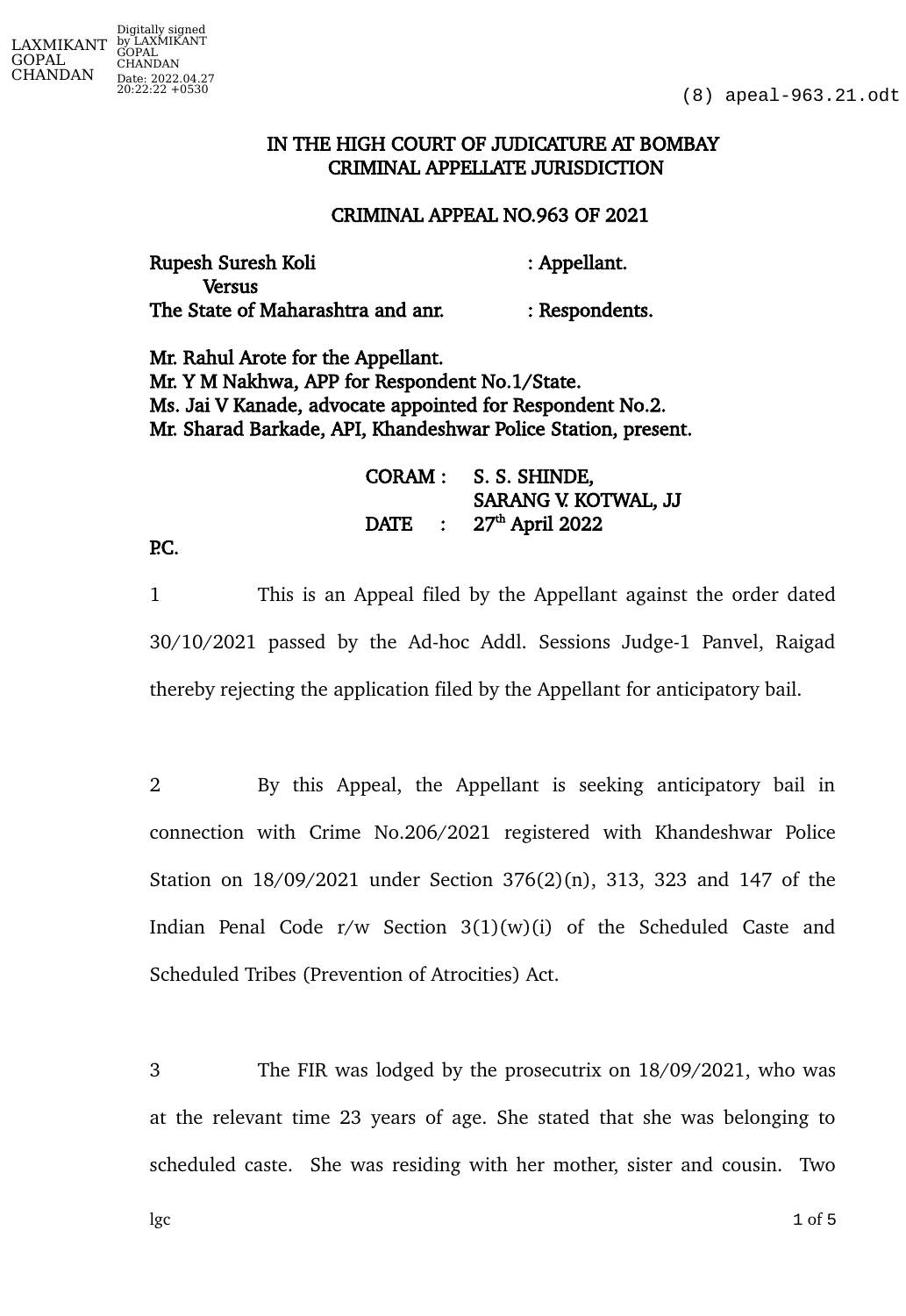years prior to lodging of the FIR, she got acquainted with the Appellant through a social networking site. Their acquaintance turned into close friendship. It is her case that, in 2019, the Appellant proposed marriage to her. The first informant accepted his proposal. Around November 2019 onwards the Appellant established physical relations with her at different places. When the informant's mother asked the Appellant about the marriage, at that time he promised to marry the informant after the lock-down ended. In December 2019, the informant got pregnant. At that time, when informant asked the Appellant about the marriage, he promised to marry her at the earliest and gave her pills causing miscarriage. Their physical relations continued, and in April 2021 she again got pregnant. At that time also, the Appellant pressurized her for abortion. Thereafter the behaviour of the Appellant changed and he started assaulting her. Whenever the informant asked the Appellant about the marriage, he used to promise that he would marry her. However, their last physical relation was on 29/08/2021. On 06/09/2021 he assaulted the informant and therefore the informant lodged a complaint with Khandeshwar Police Station and, on the next day of the complaint, the Appellant sent a message to her that he would not marry her. Thereafter he blocked her mobile number and was not available. Therefore she lodged the FIR on 18/09/2021.

4 We have heard Mr.Rahul Arote, learned counsel for the Appellant, Mr. Y M Nakhwa, learned APP for the Respondent/State and Ms. Jai Kanade,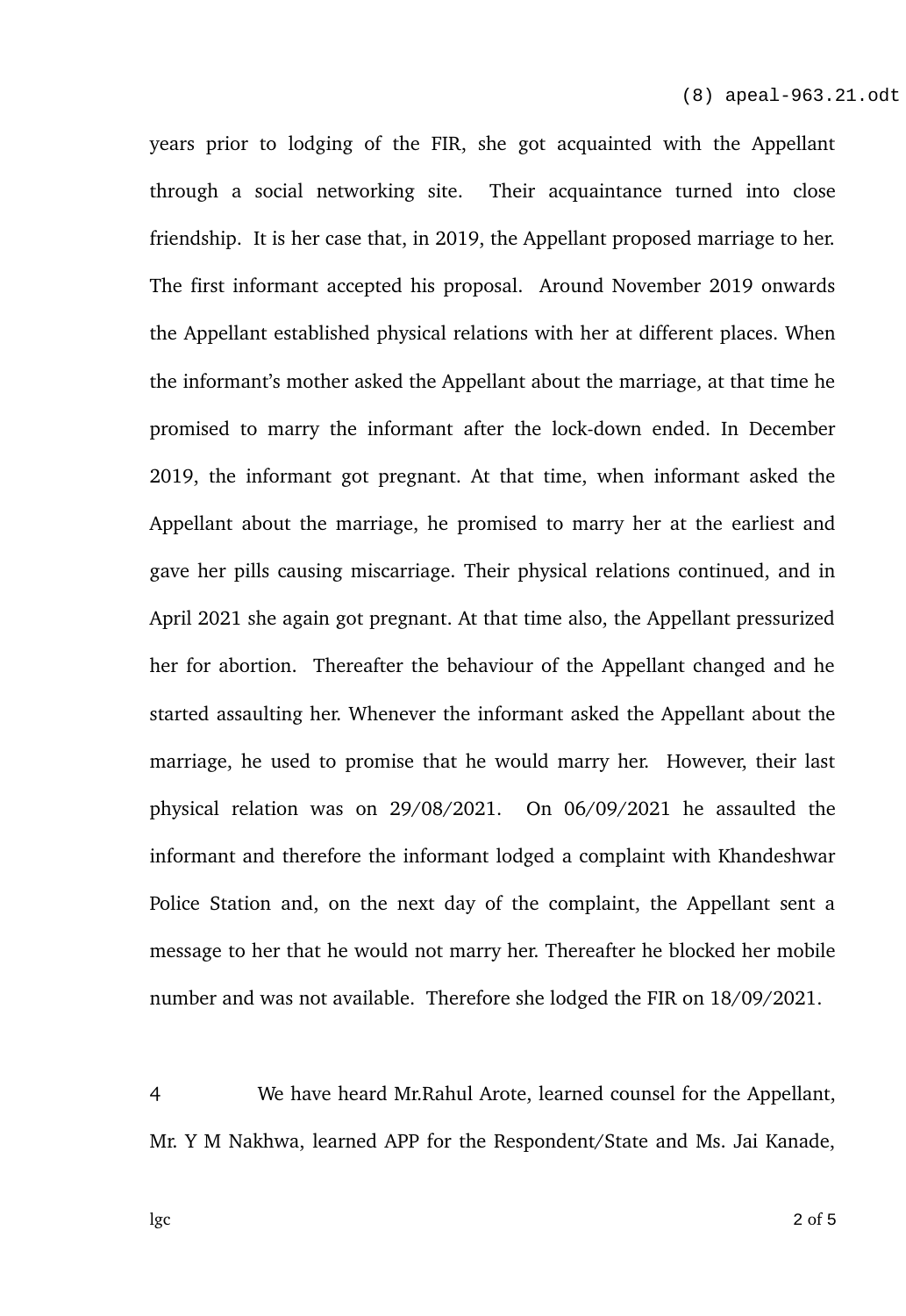learned counsel appointed for Respondent No.2.

5 Learned counsel appearing for the Appellant submitted that it was a case of purely consensual relationship, and hence no offence is made out. The Appellant is in the employment of Police Department, and his arrest will affect his career. He submitted that even the Appellant was of a tender age at the relevant time. He further submitted that though the FIR is not clear about his intention to marry the informant, even then the fact remains that there was a consensual relationship between them and therefore no offence is made out against the Appellant. Learned counsel for the Appellant, in addition, submits that the parties have settled the matter between them.

6 Learned counsel appearing for Respondent No.2 and the learned APP appearing for the Respondent/State submitted that the Appellant never intended to marry the informant which clear from the F.I.R. The offence is made out against him. Both of them further submitted that as the informant belongs to Scheduled Caste, the offence under the SC & ST Act is made out, and hence there is legal bar for granting anticipatory bail. Considering the fact that the appellant never intended to marry the informant and gave false promises, no leniency can be shown to him. The offence is serious and therefore anticipatory bail cannot be granted to the appellant.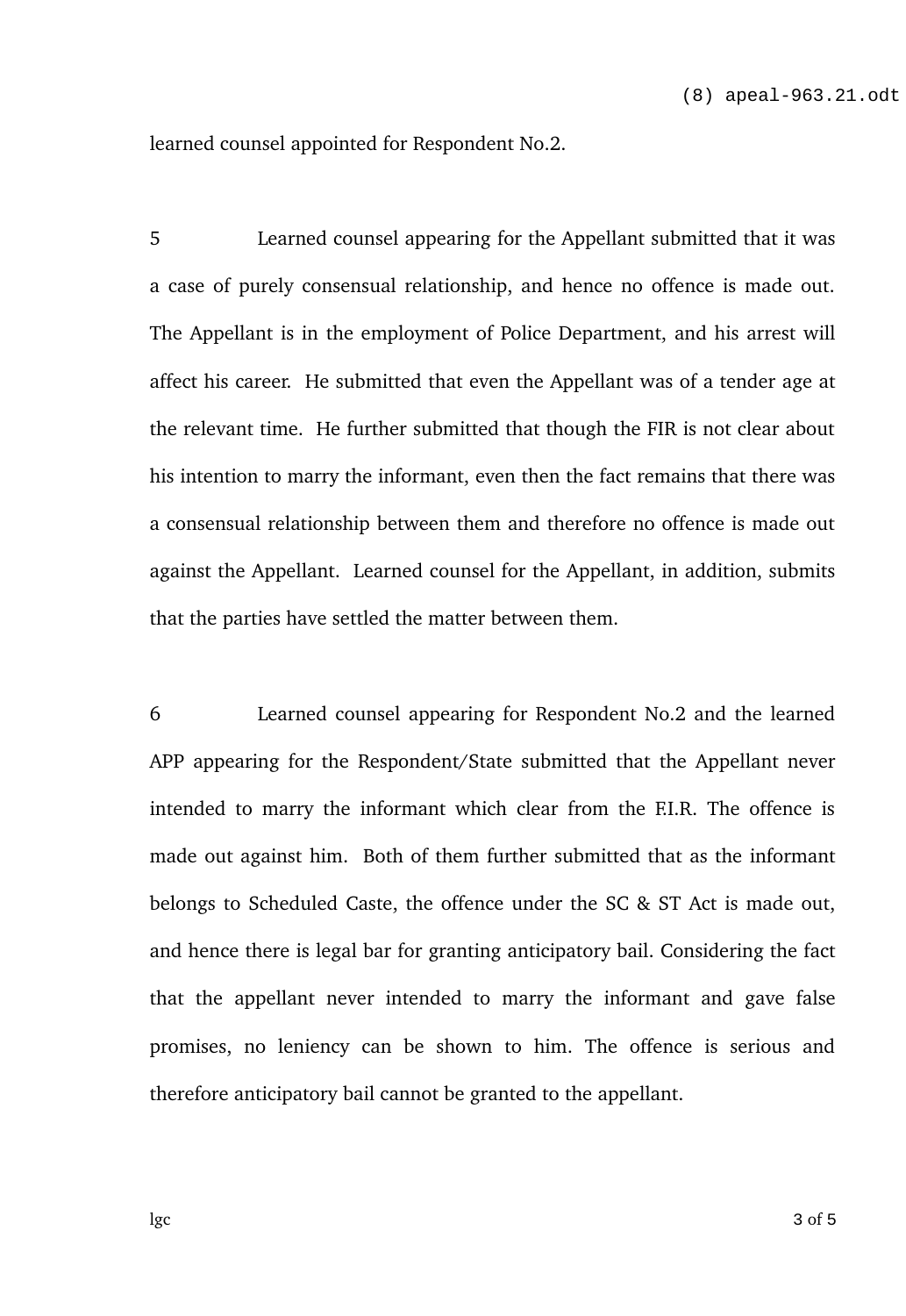7 The learned counsel appearing for the Respondent No.2 invited our attention to the affidavit filed on behalf of the informant and in particular to paragraph 2. It was mentioned that the appellant was pressurizing and threatening the informant to withdraw the criminal case.

8 We have considered the submissions of the learned counsel for the parties, and with their assistance perused the contents of the FIR and material on record.

9 It appears that the physical relations between Appellant and the informant were going on for a long time but they were based on the promise of marriage given by the appellant to her. Subsequently he did not take steps to marry her. His subsequent conduct shows that the appellant never intended to marry her right from the inception. When the mother of the informant asked the Appellant about the marriage, at that time also the appellant promised to marry the informant. Thereafter Appellant started assaulting the Appellant and ultimately told her that he would not marry her and blocked her mobile number. Apart from that, as discussed earlier, the physical relations were established on the basis of promises given by the appellant to her and those were under misconception of facts and thus it cannot be the free consent as defined under Section 90 of the Indian Penal Code.